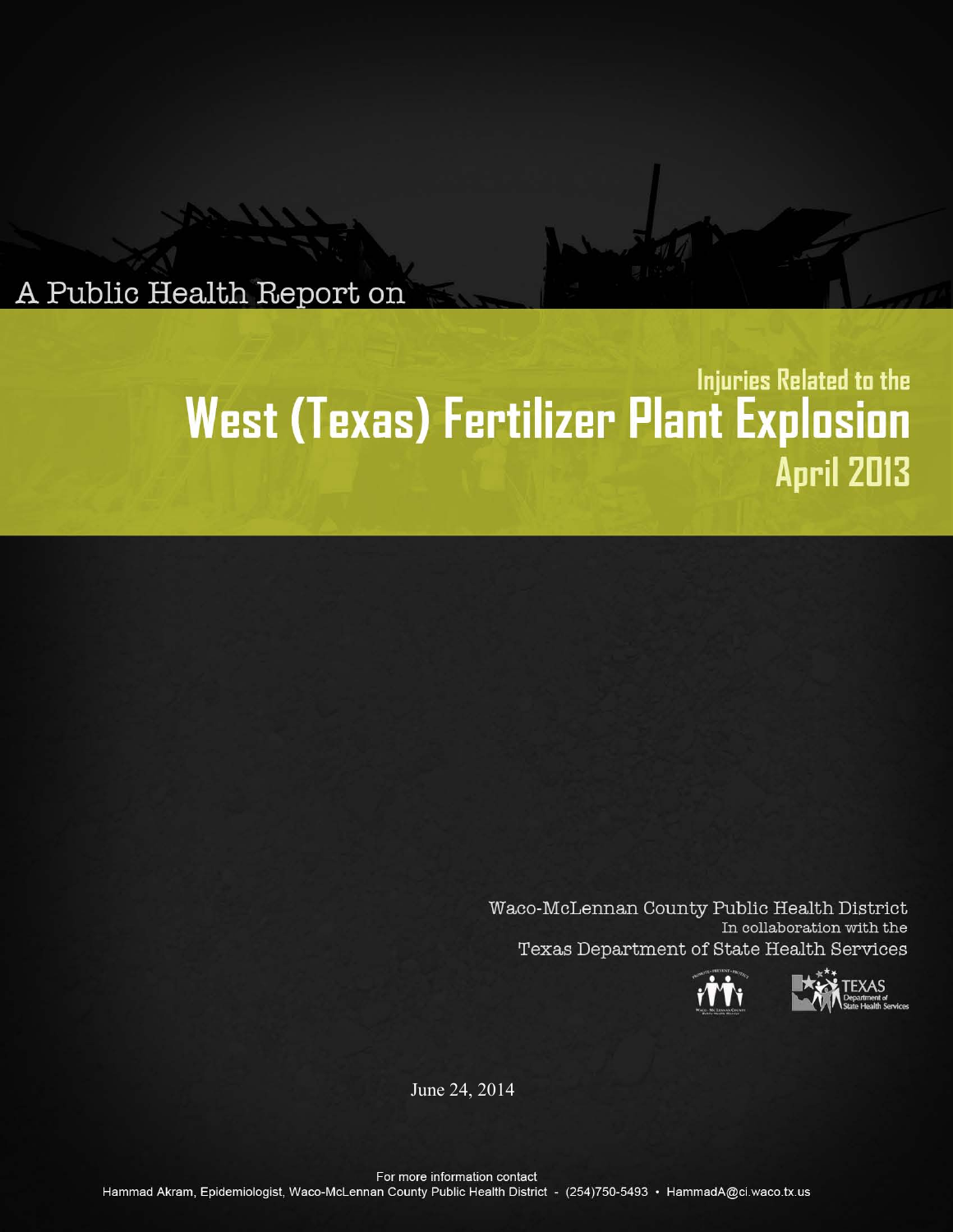## **INVESTIGATION TEAM**

# • **Waco-McLennan County Public Health District**

- Hammad Akram, MD, MPH
- Stephanie Alvey
- Alicia Hernandez, RN, BSN, HACP
- Debbi Parker
- Kahler Stone, MPH

# • **Texas Department of State Health Services**

- Health Service Region 7 (Temple)
	- Bonnie Feldt, MPH
	- Sandi Henley, RN, CIC
	- Sharon K. Melville, MD, MPH
- Central Office (Austin)
	- Tracy Haywood
	- Kristi Metzger, PhD, MPH
	- Judy Whitfield
	- David Zane, MS

Special recognition to Duke Ruktanochai, MD for his contribution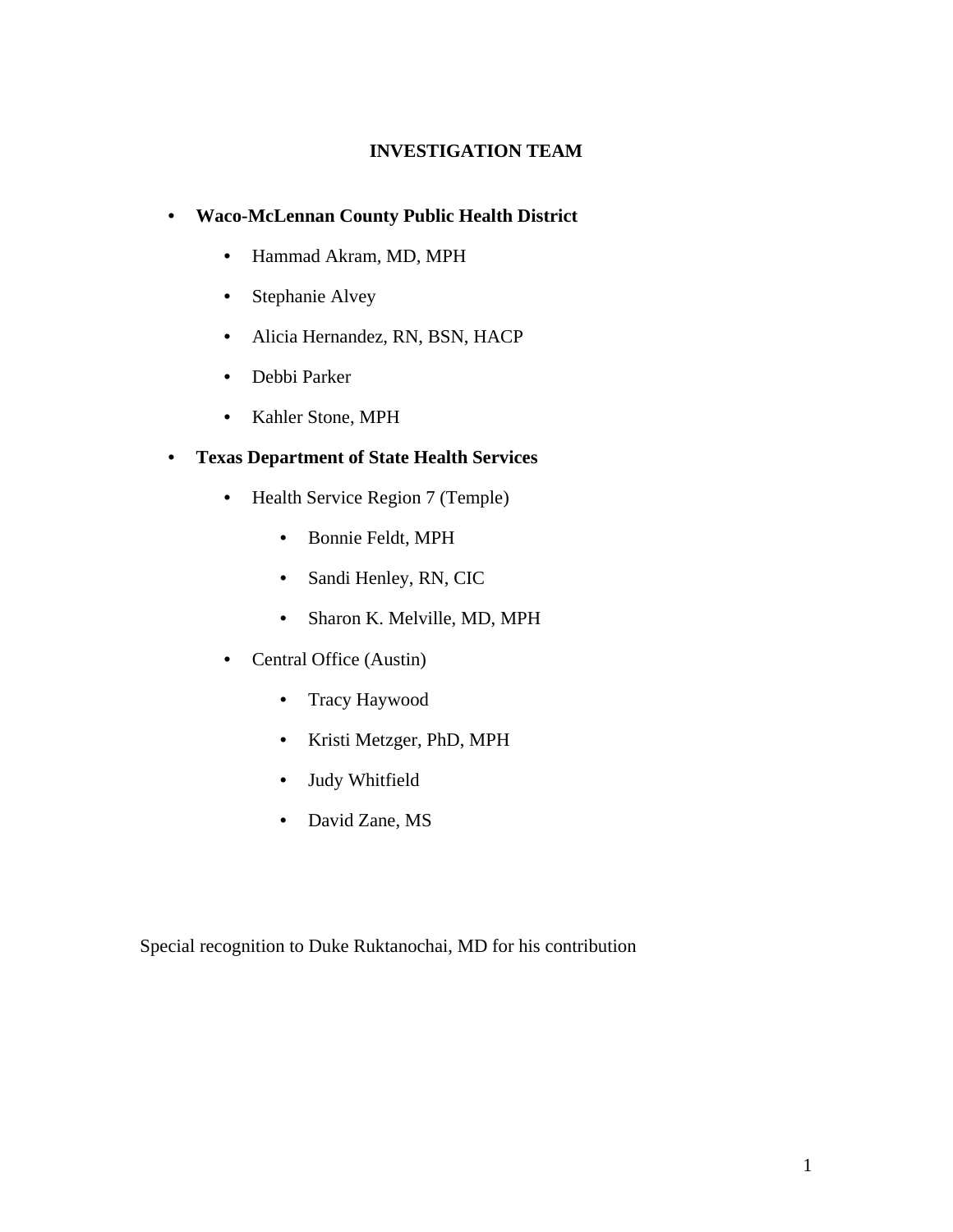# **TABLE OF CONTENTS**

| 1. Acknowledgements                 | 3  |
|-------------------------------------|----|
| 2. Introduction                     | 4  |
| 3. Methods                          | 4  |
| • Objectives                        | 4  |
| • Institutional Review Board Review | 5  |
| • Criteria for Inclusion            | 5  |
| • Data Collection                   | 5  |
| • Medical Record Review             | 6  |
| • Survivor Interviews               | 6  |
| 4. Results                          |    |
| • Medical Surge                     | 8  |
| • Fatal Injuries                    | 9  |
| • Non-Fatal Injuries                | 9  |
| • Location of Injured Patients      | 10 |
| • Survivor Interviews               | 12 |
| 5. Limitations                      | 13 |
| 6. Discussion                       | 14 |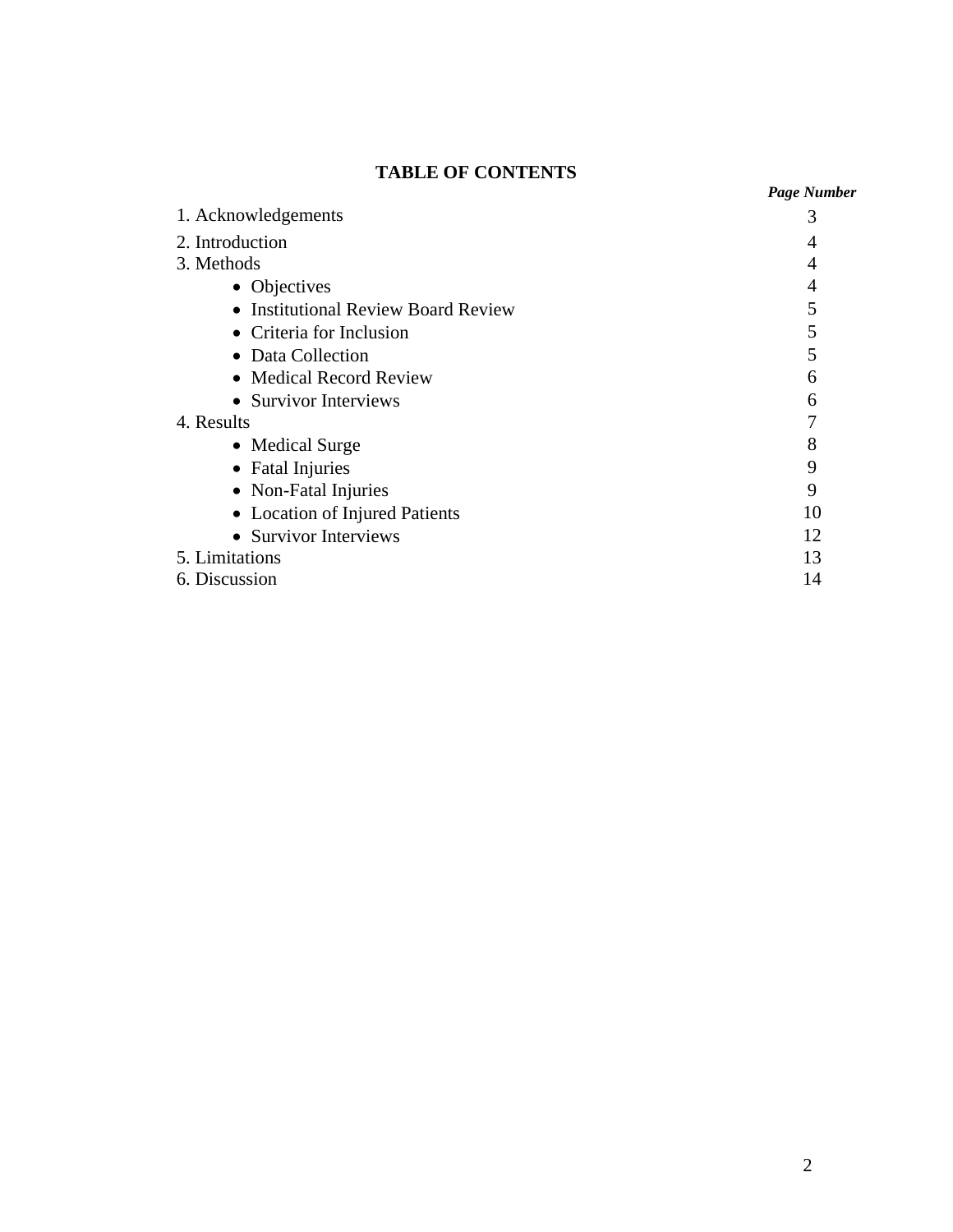## **ACKNOWLEDGEMENTS**

We give special acknowledgement to local West officials, residents, fire fighters, and others affected by the explosion who, despite enormous grief and displacement, graciously contributed information for this investigation.

We would also like to acknowledge the following organizations and agencies for their cooperation and assistance in this investigation:

- Waco McLennan County Office of Emergency Management
- Baylor Scott & White-Hillcrest Medical Center (Waco)
- Providence Hospital (Waco)
- Hill Regional Hospital (Hillsboro)
- John Peter Smith Hospital (Fort Worth)
- Lake Whitney Medical Center
- McLane Children's Hospital Scott & White (Temple)
- Methodist Dallas Medical Center (Dallas)
- Parkland Memorial Hospital (Dallas)
- Scott  $& White$  (Temple)
- Children's Medical Center (Dallas)
- Central Texas Urgent Care (Lacey Lakeview and Hewitt)
- Concentra Urgent Care (Waco)
- Justice of the Peace, Precinct 3, McLennan County
- Southwestern Institute of Forensic Sciences at Dallas
- Heart of Texas Regional Advisory Council (HOTRAC)
- Southwest Texas Regional Advisory Council (STRAC)
- Texas State Fire Marshall's Office (Texas Department of Insurance)
- Texas Department of Emergency Management (Texas Department of Public Safety)
- Centers for Disease Control and Prevention
- Agency for Toxic Substances and Disease Registry
- Federal Emergency Management Agency
- National Weather Service
- American Red Cross
- Dallas County Health and Human Services
- Tarrant County Public Health District
- Oklahoma State Department of Health
- Injury Prevention Center of Greater Dallas
- Environmental Systems Research Institute (ESRI)
- Aristatek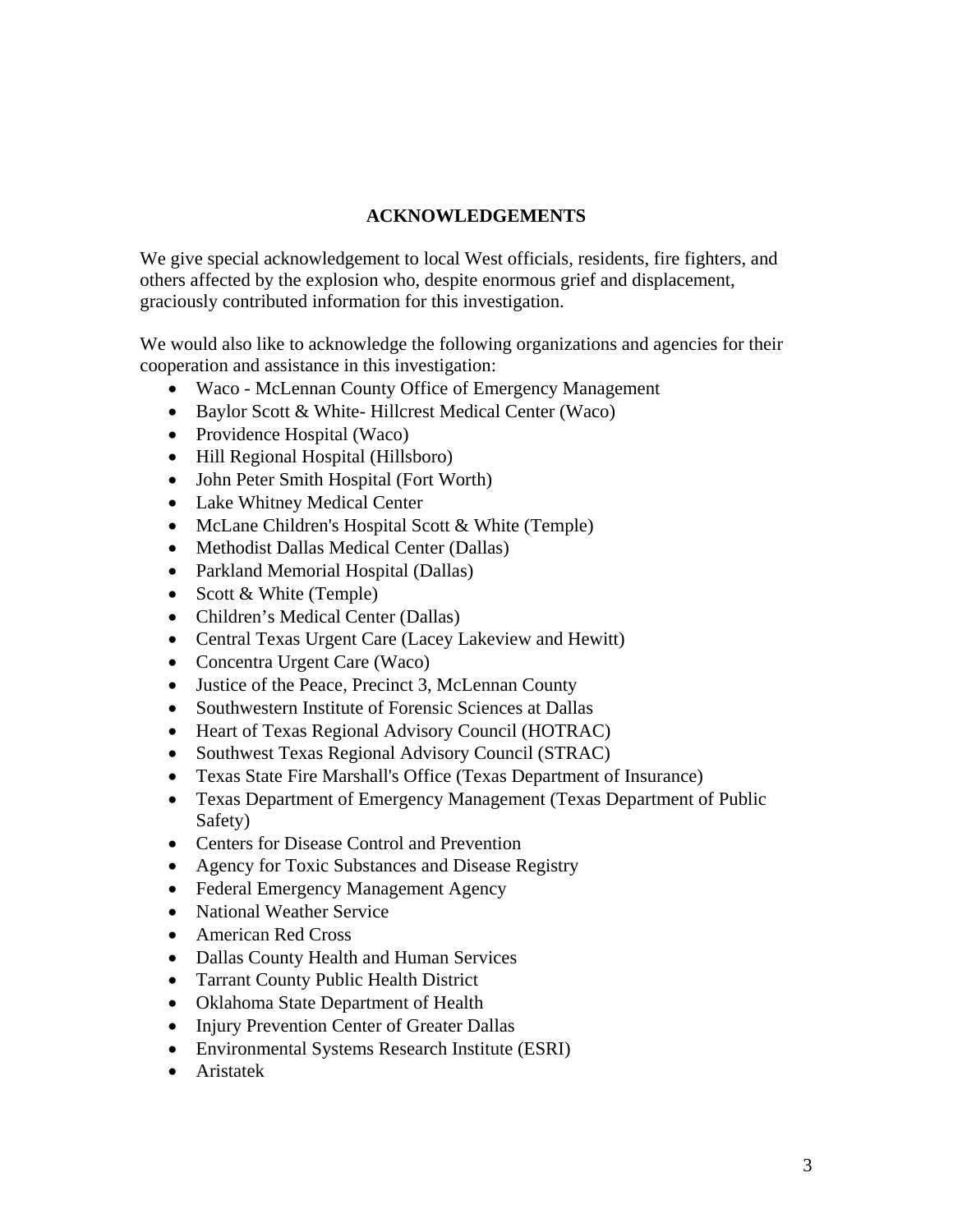## **INTRODUCTION**

On April 17, 2013 a fire broke out at the West Fertilizer Company plant in West, Texas. West is a rural community in McLennan County of about 2800 residents located in central Texas along the Interstate 35 corridor. The plant was located at northeastern edge of the town. In close proximity to the plant on the west and south were residential areas, a nursing home, two schools and an apartment complex building; to the north and east were agricultural fields, ranches, and sporadic homes. The plant had reserves of ammonium nitrate. This fire subsequently caused an explosion that killed 15 individuals and directly injured at least an additional 252 individuals. The explosion caused extensive damage to the homes, businesses, and schools near the plant. The explosion was registered as 2.1 on the Richter magnitude scale and left a 10 feet deep and 90 feet wide crater at the site. After the explosion, residents of the neighborhood surrounding the plant were ordered out of their homes for up to 10 days. The explosion drastically affected the residents and visitors of the city of West.

Explosions of this magnitude are rare events, but can inflict severe damage to a community and its residents. The knowledge about the injuries and deaths resulting from explosions is limited, particularly in residential communities. In an effort to understand the types and characteristics of injuries and healthcare resources that were used during and after the explosion, an investigation team was formed to gather this data. This team had members from the the Waco-McLennan County Public Health District (WMCPHD), Texas Department of State Health Services (DSHS) (Health Service Region 7 and Central Office).

## **METHODS**

The investigation team consisted of trained epidemiologists, public health nurses and physicians, preparedness professionals and a geographer. The team had extensive experience in data collection, medical record review and patient interviews. The multidisciplinary team role was vital in the development of the investigation.

In addition, the team consulted with experts on blast and disaster injuries from the Centers for Disease Control and Prevention (CDC) and the Oklahoma State Department of Health, the latter having investigated the Oklahoma City bombing in 1995. They gave insights and suggestions which were incorporated in this investigation.

#### **Objectives**

The objectives of this investigation were:

- 1. To describe the characteristics of fatal injuries caused by the explosion
- 2. To describe the physical injuries of survivors of the explosion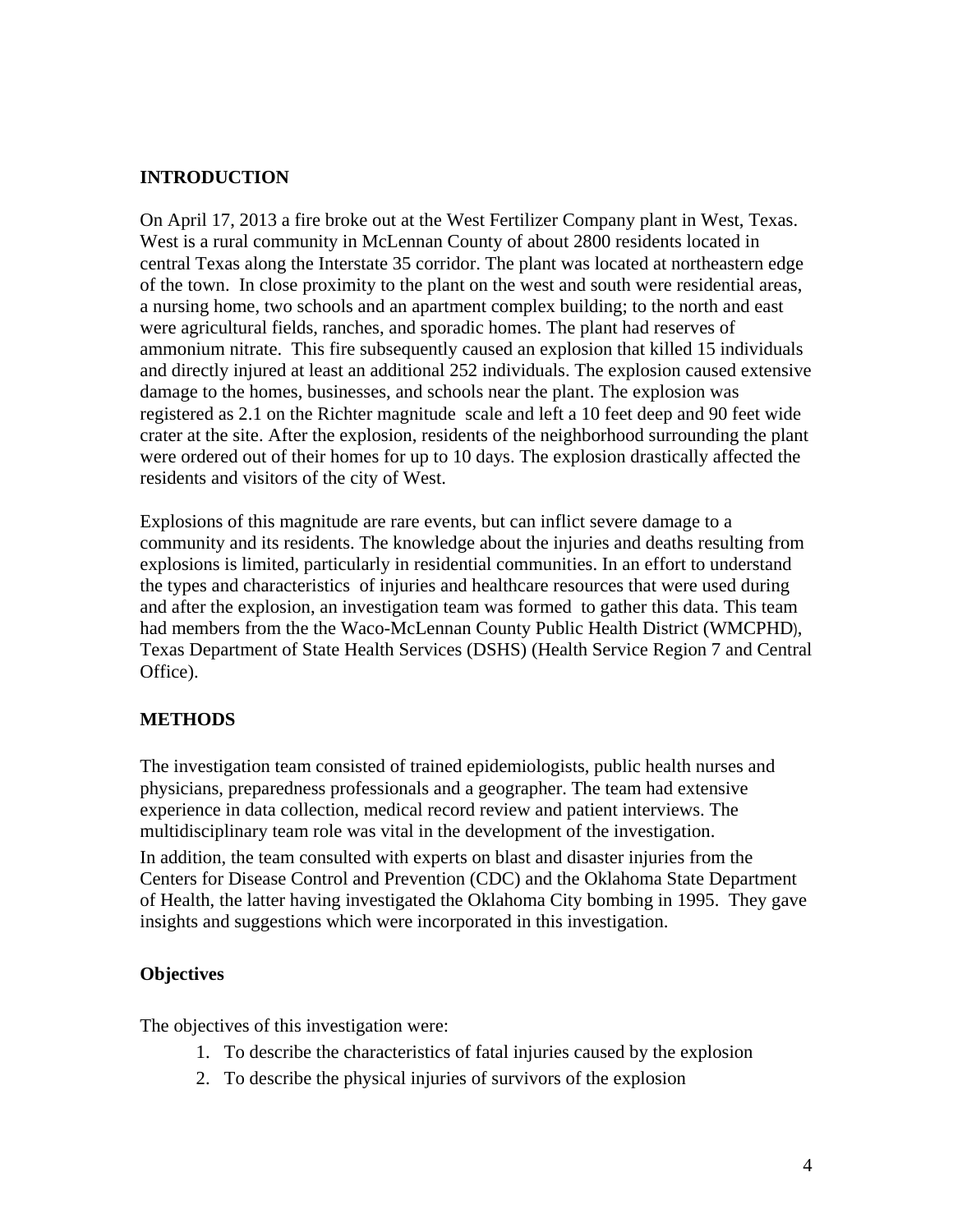- 3. To describe risk factors associated with injuries caused by the explosion, including location at the time of the blast, timing of injury, and demographic characteristics
- 4. To quantify the number of acutely injured patients who sought medical care
- 5. To describe the medical care received by the injured

#### **Institutional Review Board Review**

The investigation protocol and participant consent process was reviewed and approved by the DSHS Institutional Review Board (IRB).

## **Criteria for Inclusion**

We included the patients who were fatally or non-fatally injured in West, Texas when the fertilizer plant exploded in the evening of Wednesday, April 17, 2013 who met the following criteria:

- 1. Fatal injuries: patients who died in McLennan County within one week as a result of injuries sustained in blast
- 2. Non-fatal injuries: patients who sought medical treatment for injuries related to the explosion, identified through medical records
	- Injury treated at any hospital, emergency room, or urgent care facility in McLennan or Hill County within 5 days with cause and timing of injury consistent with being related to the blast.
	- Injury treated at a Texas hospital known to have received injured patients between Wednesday, April 17, 2013 and Friday, May 17, 2013 and identified by that hospital as being related to the blast.

## **Data Collection**

The investigation team developed a medical record data collection tool and a survivor survey. The survey and data collection tools were also based on several existing survey instruments including questionnaires used during investigations of the 1995 Oklahoma City bombing and 2012 Alabama tornado outbreak, as well as a blast injury form developed by CDC. The data collection tools were designed to collect information related to the description of where the person was at the time of the explosion, how and what type of injuries were sustained.

A two phase approach was used to collect data as described as:

- 1. Record review
	- Hospital medical records
	- Urgent care clinic medical records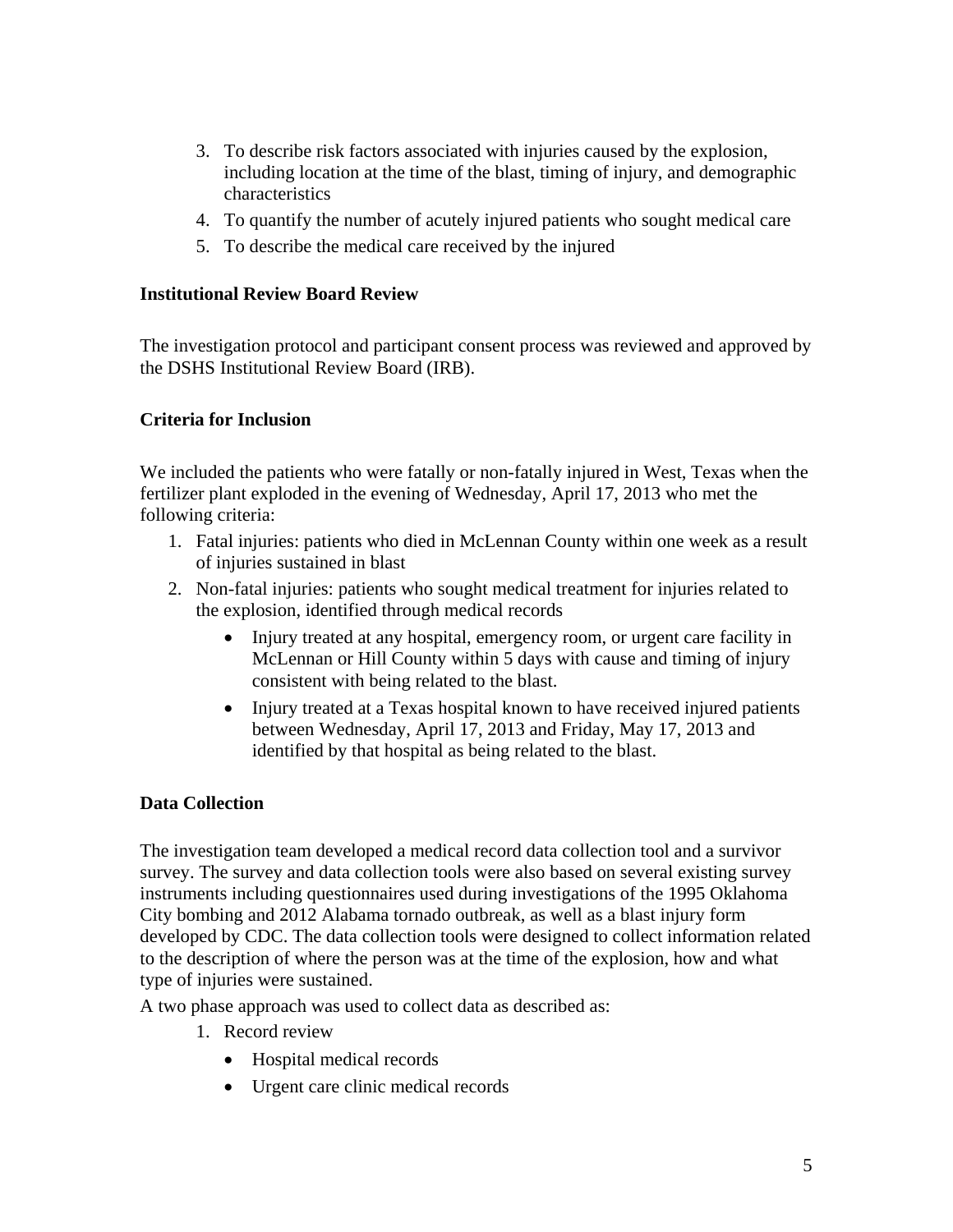- Mobile medical unit records
- Medical examiner reports
- 2. Survivor interviews

#### **Medical record review**

From September to December 2013, medical records were reviewed for all patients identified by any Texas hospitals reported by the Heart of Texas Regional Advisory Council (HOTRAC) as having seen patients with injuries related to the explosion.

Additionally, hospitals and urgent care facilities in McLennan and Hill counties were asked to provide any records of patients with medical codes relating to specific injuries who were treated in the five days after the explosion. The medical record information was abstracted by trained personnel using a standard questionnaire. The purpose of medical record review was to obtain information on mode of arrival at the health care facility, types of injuries sustained, and the types of medical resources utilized at the treatment facilities.The disposition information was also recorded during medical record review such as patients were treated and released, admitted, or transferred to another facility. Death certificates and medical examiner reports were reviewed to collect injury characteristics on deceased patients.

#### **Survivor interviews**

From December 2013 through February 2014, eligible injured patients identified through medical records were contacted to participate in a survivor survey. After excluding nursing home residents and anyone of age less than 18 years, attempts were made to reach 149 patients. We sent notification letters to eligible survivors, alerting them that investigation staff would be calling them to answer a telephone survey a week later. We attempted to contact survivors twice during business hours and once after business hours or during weekends. If patients were unreachable by telephone, a copy of the survey with a postage-paid return envelope was mailed. The survey was also mailed if that preference was indicated by the patient during a telephone call. The survivor survey had a total of 52 questions but depending on the location of the person at the time of blast (outside, inside home, in car etc.) the actual number of questions varied. The survivor survey was designed to take approximately 15 minutes. For this part of the investigation, we established and documented verbal consent prior to conducting the telephone. A written consent document was also included with the mailed survey. The purpose of survivor interviews was to further understand the mechanism, exact location and the timing of injuries.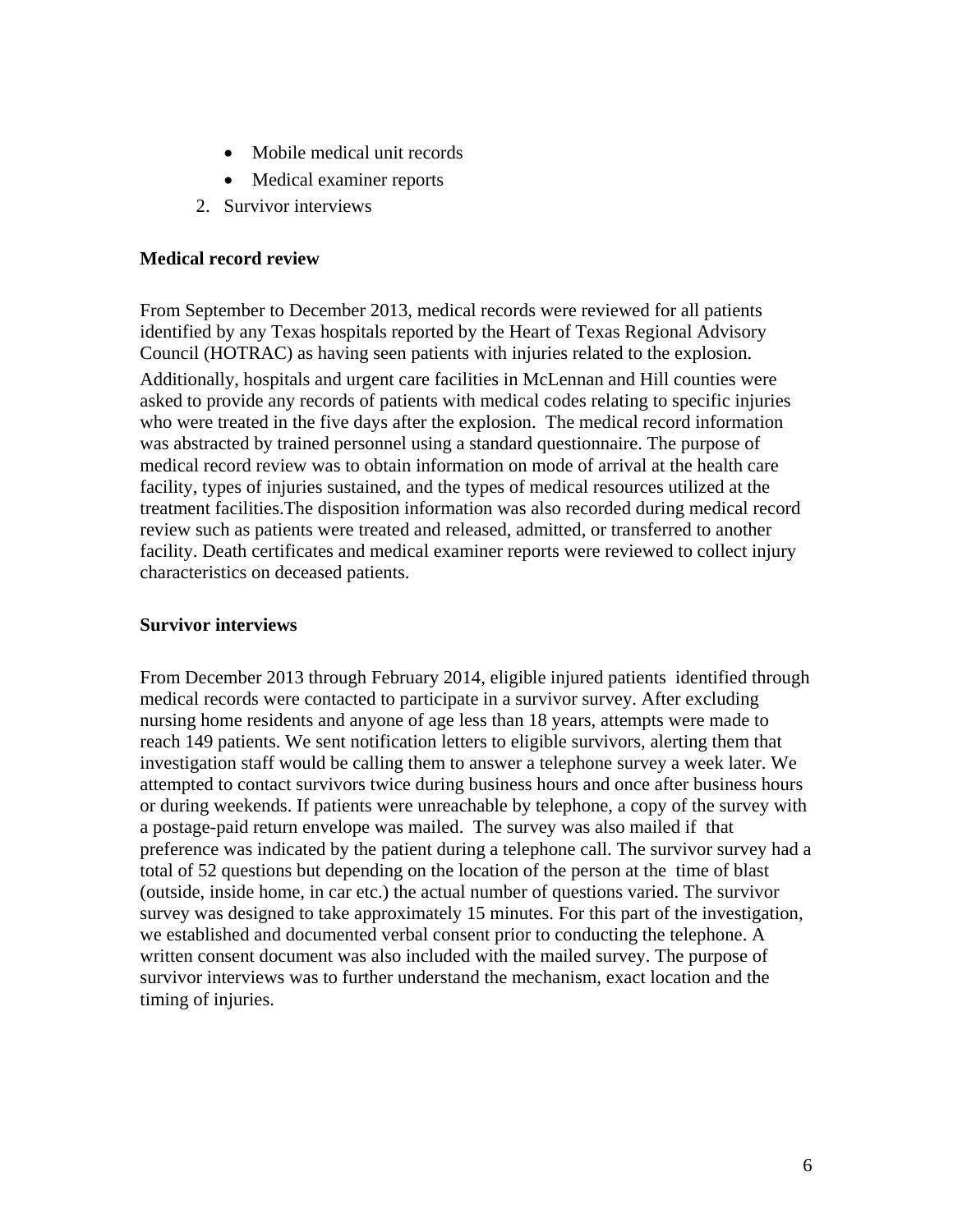## **RESULTS**

The investigation team reviewed 654 patient records at 14 facilities, including 11 hospitals and three urgent care facilities (Table 1). Of these, 308 patient visits by 288 unique patients were determined to be related to the explosion. Twenty patients presented either to two medical facilities or the same facility at different times. A total of 252 patients had non-fatal injuries directly related to the explosion; an additional 10 patients had injuries indirectly related to the explosion. Of those injured directly by the explosion, 56 (22%) were admitted to a hospital. An additional 15 patients died of injuries sustained in the explosion. The injury fatality rate for this explosion was 5% (15 fatalities of 277 injured patients). Among the 2831 residents of the city of West, 10 residents were fatally injured and 197 residents were non-fatally injured. The injury rate among West residents was 7%.

The four hospitals located in Hill (Hill Regional Hospital and Lake Whitney Medical Center) and McLennan (Hillcrest Medical Center and Providence Hospital) Counties received 250 (81%) of the patient visits for medical care related to the explosion. The remainder of the visits occurred at hospitals in Dallas (4), Fort Worth (3), or Temple (6), at urgent care facilities in McLennan County (22), or at the Mobile Medical Unit temporarily established in West (23). We were not able to review records at three urgent care clinics in McLennan County, all of which reported not treating any patients for explosion-related injuries.

| Location                      | <b>Facility</b>                           | <b>Total</b><br><b>Visits</b> | <b>Admissions</b> | <b>Injury</b><br><b>Visits</b> |
|-------------------------------|-------------------------------------------|-------------------------------|-------------------|--------------------------------|
| McLennan Co                   | <b>Hillcrest Medical Center</b>           | 114                           | 26                | 104                            |
|                               | Providence Hospital                       | 89                            | 19                | 82                             |
| Hill Co                       | <b>Hill Regional Hospital</b>             | 46                            |                   | 41                             |
|                               | Lake Whitney Medical Center               |                               | 0                 |                                |
| Dallas                        | <b>Children's Medical Center</b>          |                               |                   |                                |
|                               | <b>Methodist Hospital</b>                 |                               |                   |                                |
|                               | Parkland Hospital                         | $\overline{2}$                | $\overline{2}$    | $\overline{2}$                 |
| Fort Worth                    | <b>JPS</b> Hospital                       | 3                             | 3                 | 3                              |
| Temple                        | McLane Children's Hospital                | 2                             | $\overline{2}$    | $\overline{2}$                 |
|                               | Scott & White – Temple                    | $\overline{4}$                | 3                 | 3                              |
| Urgent Care in<br>McLennan Co | Central Texas Urgent Care - Hewitt        |                               | $NA*$             |                                |
|                               | Central Texas Urgent Care - Lacy Lakeview | 18                            | <b>NA</b>         | 15                             |
|                               | Concentra                                 | 3                             | <b>NA</b>         | 3                              |
| West                          | Mobile Medical Unit                       | 23                            | <b>NA</b>         | 21                             |
| <b>Total</b>                  | <b>Total</b>                              | 308                           | 58                | 280                            |

*Table 1. Medical Visits Related to the West Fertilizer Plant Explosion by Facility* 

*\*NA means not applicable*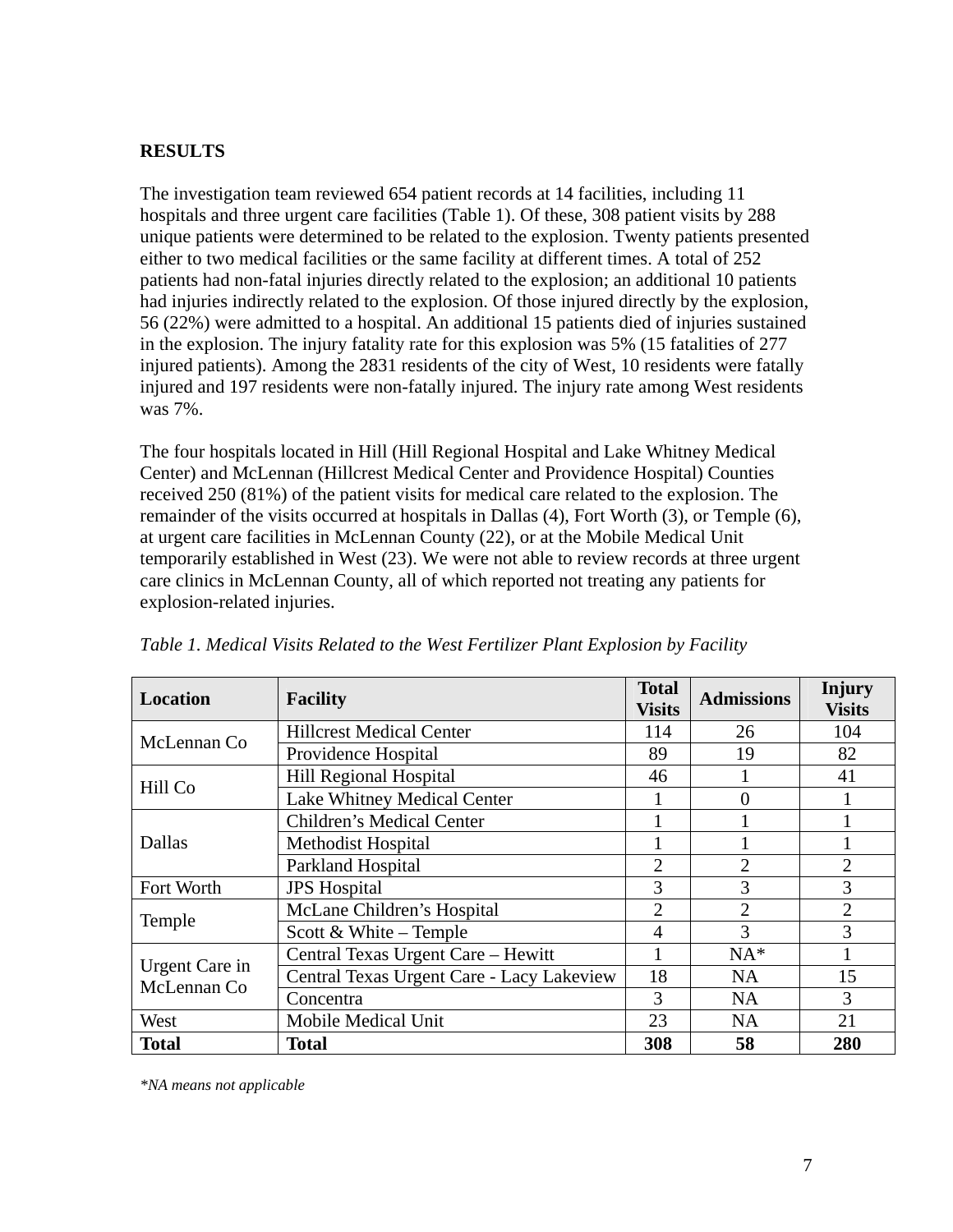## **Medical surge**

The majority of patients arrived at medical facilities for treatment within hours of the explosion (Figure 1). On the night of April 17th, 176 (of 308; 57%) of all patient visits occurred. By the end of the day on April  $18<sup>th</sup>$ , 232 (75%) of patient visits occurred.

Of the 308 visits to hospital emergency rooms and urgent care facilities that were identified as being related to the explosion, 280 visits were for treatment of an injury. Non-injury visits included patients who needed medications or who wanted to be evaluated for possible injuries. Patients arrived at the medical facilities for treatment by several different modes. Walk-ins (via private vehicle, bus from the field triage location, law enforcement vehicles, other) accounted for 57% of all visits. Others were brought to the hospital by ground ambulance  $(21\%)$ , air/helicopter  $(3\%)$  and mode of arrival was unknown for 19% patients.



*Figure 1 – 308 Patient Visits related to the West Fertilizer Plant Explosion, by Day of Visit* 

The majority of patients were treated and released upon their initial visit to a medical facility (220/288; 76%). A total of 58 patients were admitted to the hospital. Fifty-two patients were admitted to hospital after their initial visit. Five additional patients were transferred to a higher level acute care facility and subsequently admitted. One patient was initially discharged, then returned eight days later and was admitted. No one who reached a medical facility for treatment subsequently died.

A variety of medical resources were utilized to treat injured patients (Table 2), including imaging studies such as X-rays, CT scans, ultrasounds, or MRI scans (57% of visits),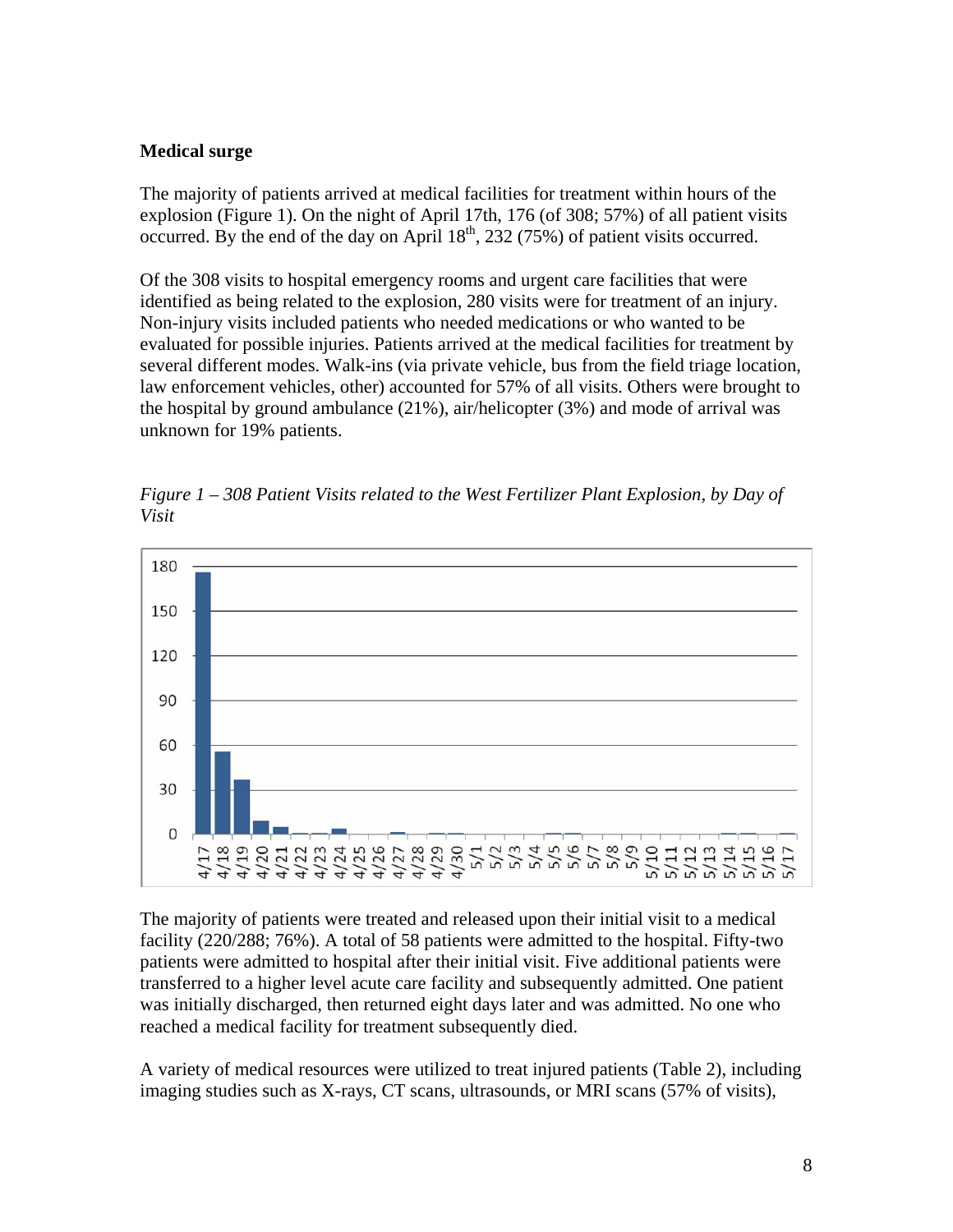blood products (3%), and endotracheal intubation (2%). More patients who were admitted for treatment of their injuries received these medical resources.

|                                  | Injury<br><b>Visits</b><br>$(n=280)$ | Injury<br><b>Admissions</b><br>$(n=56)$ |
|----------------------------------|--------------------------------------|-----------------------------------------|
| <b>Blood products</b>            | 9(3%)                                | 9(16%)                                  |
| Endotracheal intubation          | 5(2%)                                | 4(7%)                                   |
| Imaging studies                  | 160 (57%)                            | 54 (96%)                                |
| $X$ -ray                         | 146 (52%)                            | 52 (93%)                                |
| Computed Tomography (CT)         | 83 (30%)                             | 41 (73%)                                |
| Ultrasound                       | 6(2%)                                | 3(5%)                                   |
| Magnetic resonance imaging (MRI) | $5(2\%)$                             | 5(9%)                                   |

*Table 2. Medical Resources by Patient Visit* 

# **Fatal injuries**

Fifteen patients were killed by injuries directly as a result of the explosion. Fourteen died at the time of the explosion; one died a short time later. All fatalities resulted from fractures, blunt force trauma, or blast force injuries sustained at the time of the explosion. Ten firefighters and two civilians responding to assist were killed. Two residents of a nearby apartment complex and one resident of the nursing home also died. The decedents ranged in age from 26 to 96 years; 14 were males.

# **Non-fatal injuries**

Of the 262 patients with non-fatal injuries, 61% were women. Average age was 53.6 years, with a range of less than 1 year to 98 years. Over one quarter (72; 28%) of the injured patients were residents of the West Rest Haven nursing home. The nursing home census at the time of the explosion was 130 people; therefore the explosion led to injuries in 55% of the residents.

There were 252 patients directly injured by the explosion; the remaining 10 patients were injured after the explosion during clean-up or by debris in the neighborhood. Over half of the 252 patients injured directly by the explosion had documented abrasions/contusions and lacerations/penetrating trauma (Figure 2). Fifty-three (21%) of injured patients had traumatic brain injuries or concussions. Other common injuries included tinnitus/hearing problems (14%), eye injuries (12%), and inhalational injuries (12%). Eleven percent of patients had sprain/strain; eight percent had fractures/dislocations. Tympanic membrane ruptures were documented in 5% of injured patients. Blast injuries, including pneumothorax, blast lung and blast abdomen injuries were seen in 5% of patients. Burns were observed for 2% of patients. Patients injured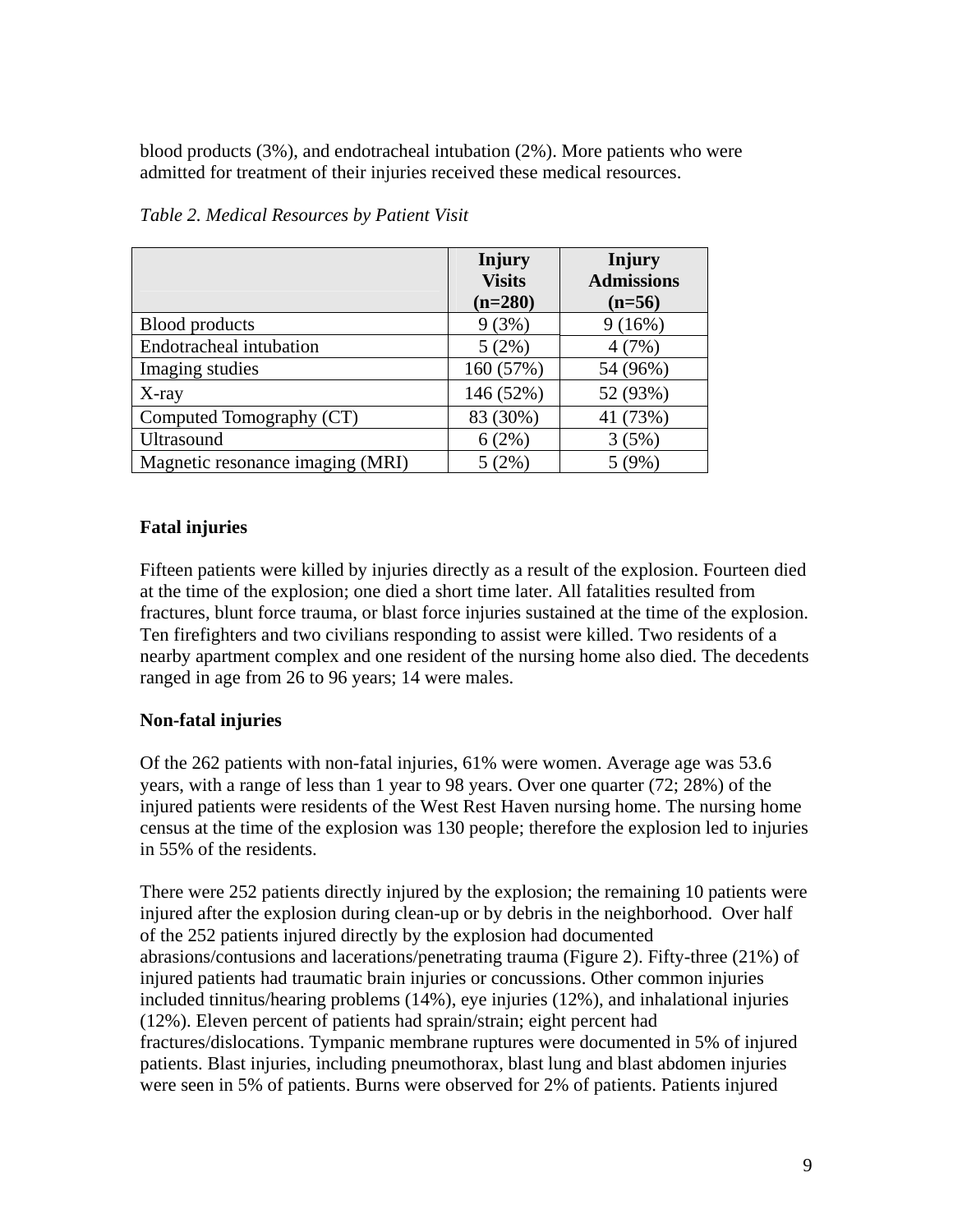indirectly by the blast, such as during clean up, had a variety of injuries, including abrasions/contusions, lacerations/penetrating trauma, sprains, and inhalational injuries. Patients sustained between 1 and 9 types of injuries as listed in Figure 2.



*Figure 2. Types of Non-fatal Injuries Sustained by 252 Directly Injured Patients* 

## **Location of injured patients**

Using information from survivor interviews and medical record notes, the location of each of the 252 patients directly injured by the explosion at the time of the blast was determined, if possible. For 191 (76%) patients, we could determine if they were inside a structure, outside, or in a vehicle. We were able to determine the approximate geographic coordinates of their locations for 172 (68%) of injured patients.

Over half (55%) of injured patients reported being inside a structure, 13% reported being outside, and 8% reported being in a vehicle (Table 3). All 72 injured residents of the West Rest Haven nursing home were classified as being inside at the time of the explosion. The types of injuries sustained by patients inside were different than those who were outside or in a vehicle. People who were inside were over twice as likely to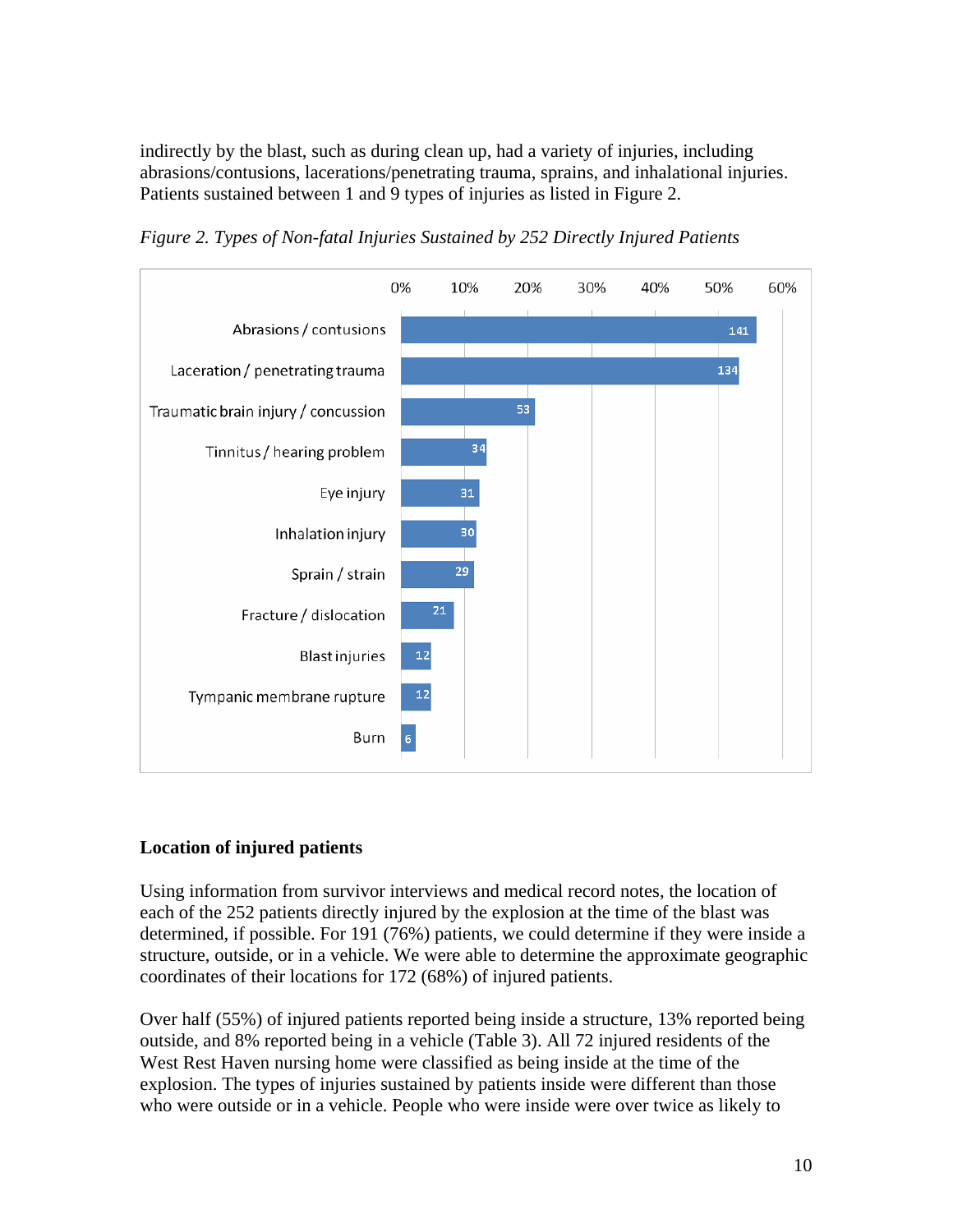have abrasions/contusions and lacerations. People who were outside or in a vehicle were over eight times as likely to have hearing loss/tinnitus, tympanic membrane rupture, or inhalational injury. People who were inside and outside or in a vehicle were equally likely to have eye injuries or traumatic brain injury/concussion.

*Table 3. Location of Patients Non-fatally Injured Directly by Explosion (n=252)* 

| <b>Location</b> |     | $\frac{1}{2}$     |
|-----------------|-----|-------------------|
| Inside          | 138 | 55                |
| Outside         | 33  | 13                |
| In vehicle      | 20  |                   |
| Unknown         |     | $\gamma_{\Delta}$ |

The median distance from the blast epicenter of the 172 directly injured patients with geocoded location at the time of the blast was 825 feet. Over three-quarters (134/172; 78%) of these injured patients reported they were within 1000 feet of the blast, a radius that included the nursing home and apartment complex (Table 4). All patients who were admitted to the hospital were no more than 1500 feet away when the explosion occurred. Those who were closer to the epicenter were more likely to be hospitalized than those who were farther away. The types of injuries sustained from the explosion were similar regardless of the distance from the blast. Figure 3 is an illustration of approximate injury exposure locations of non-fatally injured patients within a mile of the approximate blast epicenter; each dot does not necessarily represent an individual person.

|                | <b>Total</b><br>N(%) | <b>Admitted</b><br>N(%) | Not admitted<br>N(%) |
|----------------|----------------------|-------------------------|----------------------|
| Total          | 252                  | 56                      | 196                  |
| $<$ 500 feet   | 9(4%)                | 3(5%)                   | 6(3%)                |
| 500-999 feet   | 125 (50%)            | 47 (84%)                | 78 (40%)             |
| 1000-1499 feet | 18 (7%)              | 3(5%)                   | 15 (8%)              |
| 1500-1999 feet | 6(2%)                |                         | 6(3%)                |
| 2000-2499 feet | 5(2%)                | $\Omega$                | 5(3%)                |
| 2500-2999 feet | $1(1\%)$             | 0                       | $1 (< 1\%)$          |
| 3000-3499 feet | 3(1%)                | 0                       | 3(2%)                |
| $>=$ 3500 feet | 5(2%)                | 0                       | 5(3%)                |
| Unknown        | 80 (32%)             | 3(5%)                   | 77 (39%)             |

*Table 4. Distance from Blast for Patients Injured Directly by the Blast (n=252), by Admission Status*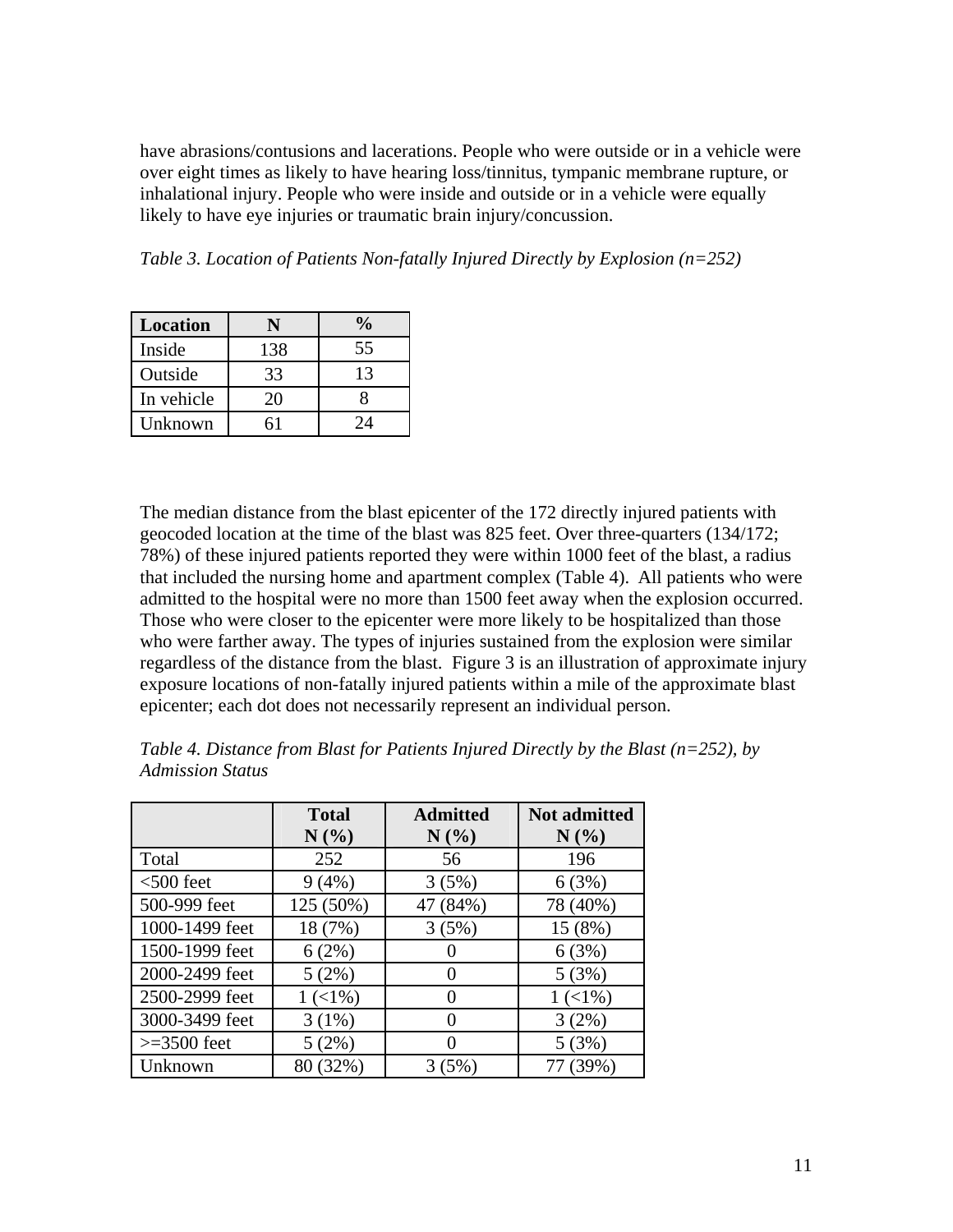*Figure 3 – Map of Approximate Exposure Locations of Non-fatally Directly Injured Patients within a Mile of the Approximate Blast Epicenter* 



#### **Survivor interviews**

We interviewed 58 survivors, 53 of whom were directly injured by the explosion. Of those directly injured by the blast, 45 (85%) heard the explosion. Using a noise intensity scale from 0 (no noise) to 10 (very intense), the mean score given by those who heard the explosion was 9.7.

Thirty-eight (of 53; 72%) directly injured survivors were aware of the fire at the fertilizer plant prior to the explosion. They found out about the fire in numerous ways, including directly from a friend or relative (19; 50%), by seeing the fire (15; 39%), from a person of authority  $(7; 18\%)$ , by hearing the fire  $(3; 8\%)$ , or from TV  $(1; 3\%)$ . Six  $(11\%)$  injured survivors were told to evacuate from their location prior to the explosion; 5 of 6 were located within 1000 feet of the epicenter.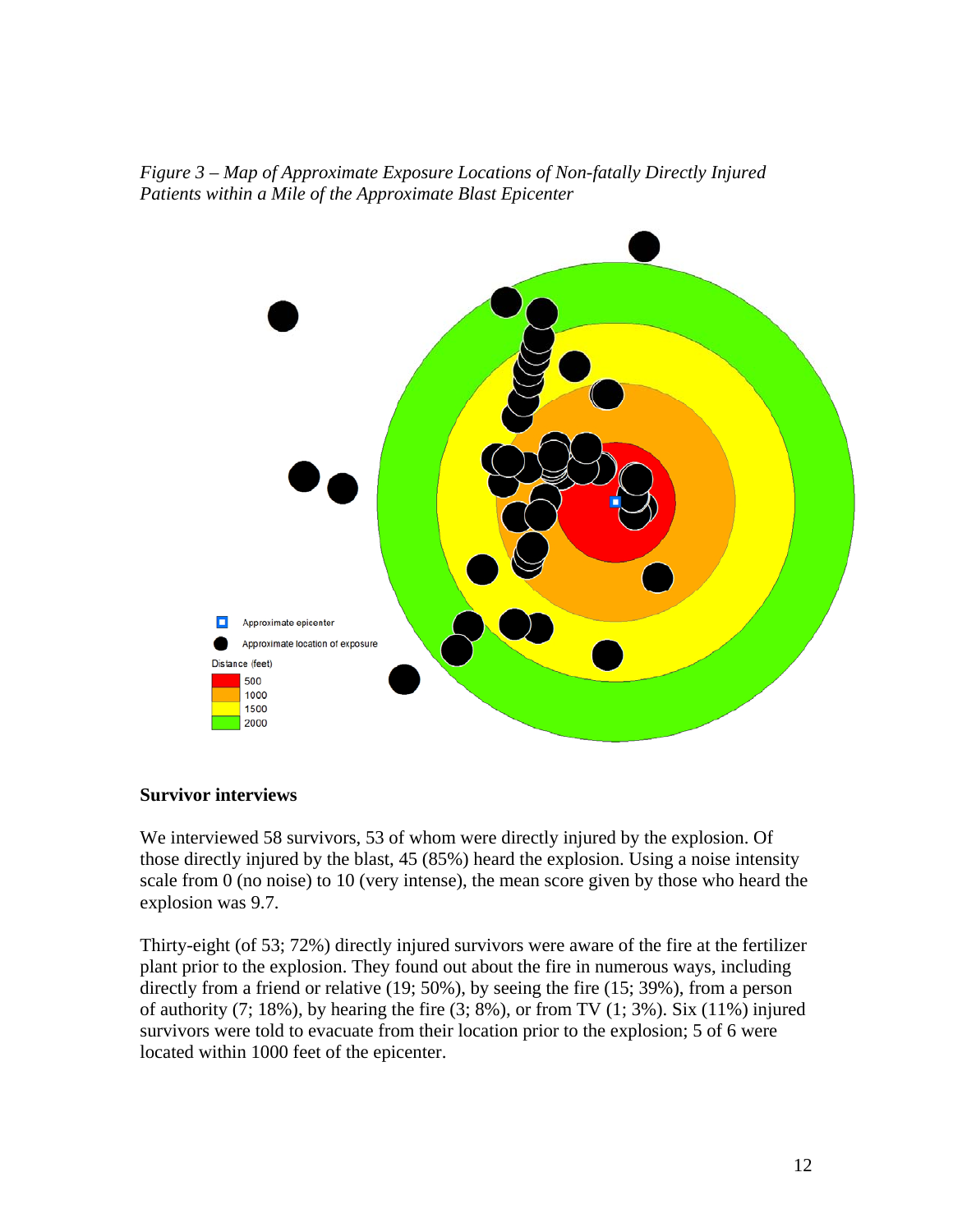## **LIMITATIONS**

Our analyses have several limitations. This investigation only identified injured people who sought medical care at a hospital or urgent care facility immediately after the explosion. We also collected data on those with injuries who were treated at the mobile medical unit set up in West two days later. We did not identify those who sought medical care at private physician offices, at other medical facilities, or those who were treated later in time. We are likely to have identified the most severely injured patients, requiring more immediate treatment at a nearby medical facility or at a facility known to the HOTRAC, who was tracking this information during the emergency. The injured patients who were not identified during this investigation were thought to have less severe injuries.

Medical records may not have included complete information that could have been useful in this investigation. Patients were treated during an emergency situation with treatment as the primary focus, so data such as demographics, contact information, past medical history, detail of circumstances, and minor injuries may have not been noted or recorded. We also may have failed to identify some injuries due to miscoded injury diagnoses or codes. At the time of the fire, nursing home staff conducted a horizontal evacuation of residents, moving them within the facility away from the side of the building nearest to the fire. Residents who subsequently needed medical treatment after the explosion were transferred quickly and many arrived at the emergency room without documented medical history or medication lists.

Some injuries, particularly ear injuries as well as traumatic brain injury, may not have been identified at the time of medical treatment immediately after the explosion, particularly in the presence of more acute and life-threatening injuries. About a third of survivors of the Oklahoma City bombing in 1995 reported tinnitus or hearing loss in the year after the explosion; only 12% of injured patients in our study reported this type of ear injury. Among survivors of the World Trade Center attack on September 11, 2001, a medical record review of 35 hospitalized patients demonstrated that over half of patients with probable traumatic brain injury were not diagnosed during their hospital stay.

We conducted interviews with survivors several months after the explosion. Some participants may not have remembered everything that happened or remembered it differently than they would have if interviewed shortly after the explosion. Additionally, the survivors who did agree to take the survey and provide responses may be different than those who do not agree to take the survey or did not ever answer the phone. We also did not interview anyone of age less than 18 years or the residents of the West Rest Haven nursing home, whose experiences may have been different than the adults we were able to interview.

This investigation focused only on the apparent acute physical injuries associated with the explosion as noted above. The results will help inform whether future investigations related to the West, Texas fertilizer explosion are practicable or useful. Any future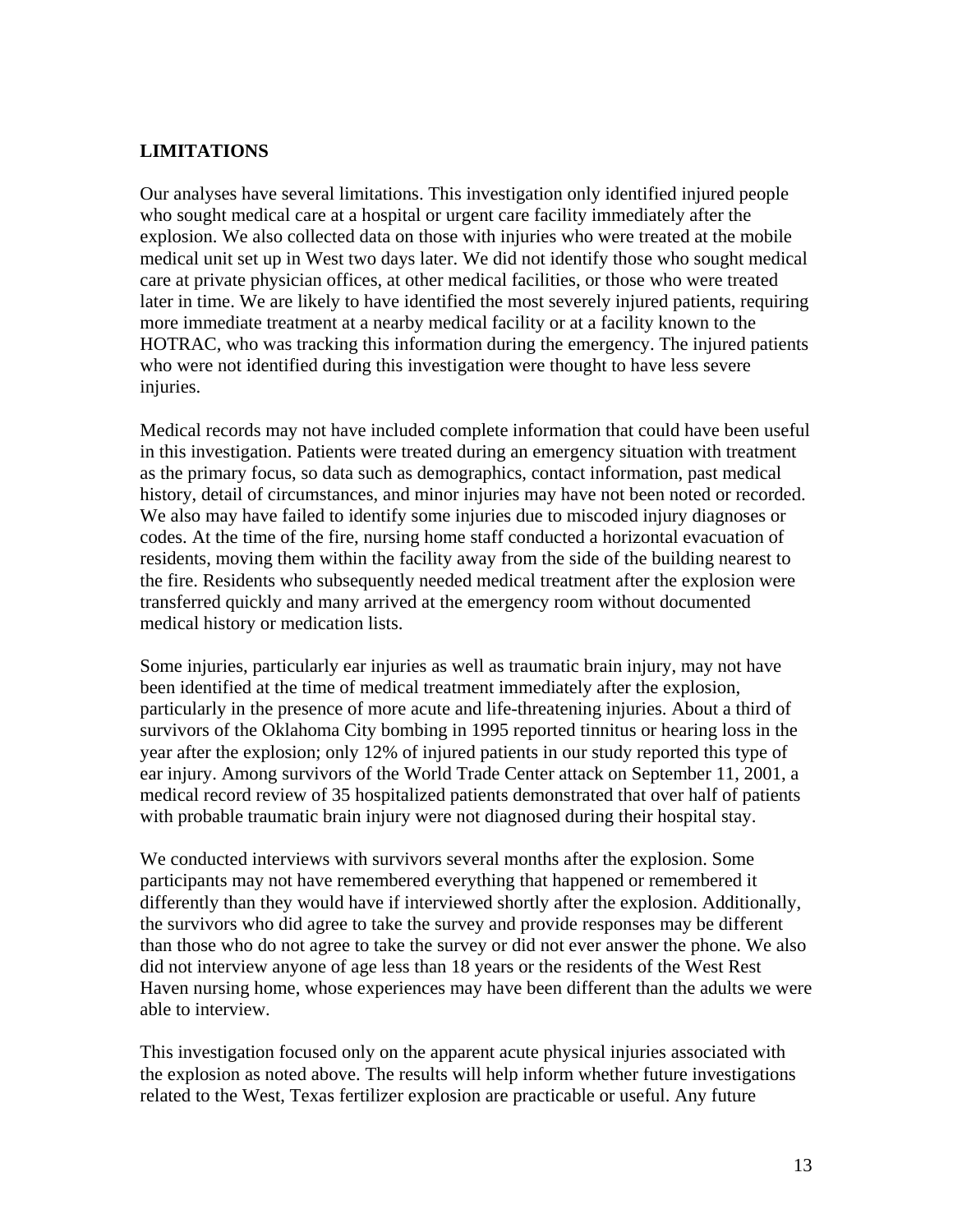investigations would need to have a clear public health purpose; would require the availability of relevant data and resources; and should be designed to reveal issues that could be addressed with appropriate public health interventions. Any future efforts would also require the support of local authorities, and could potentially be undertaken by entities other than WMCPHD or DSHS.

# **DISCUSSION**

It is our hope that this investigation will assist the people in the West community to better understand the public health impact of acute injuries sustained in this tragedy. We believe this investigation will also be useful to medical providers and public health professionals in learning about the types of injuries that may occur and the medical/public health resources needed to plan for and respond to a similar emergency incident.

This investigation makes the following recommendations and observations:

## General Public Recommendations:

- 1. Anyone in a similar emergency incident that might be experiencing certain types of symptoms related to injuries (e.g., ear injuries/hearing problems, traumatic brain injuries/concussions) such as trouble sleeping, headache, dizziness, memory problems, difficulty in concentration, balancing problems etc. should consider early medical evaluation. For more information on blast related injuries visit : http://www.bt.cdc.gov/masscasualties/blastinjuryfacts.asp
- 2. Families should develop a family emergency plan in case a disaster occurs in their community, and share this plan with family and neighbors. A family emergency plan would consist of such things as a communication plan (a list of designated out-of-town contacts), designated meeting place in case you cannot return home, copies of important documents in a safe location, and planned multiple routes away from your home in case evacuation is necessary. For more information visit: http://www.dshs.state.tx.us/Prepare-for-an-emergency.aspx or http://emergency.cdc.gov/preparedness/
- 3. While developing an emergency plan, individuals should be aware of locations in their community with explosive potential such as industrial and chemical facilities and transportation corridors. For more information on facilities that pose a potential hazard in your community contact your local fire department.
- 4. Citizens should heed warnings and instructions from local officials particularly regarding evacuation and shelter in place notifications.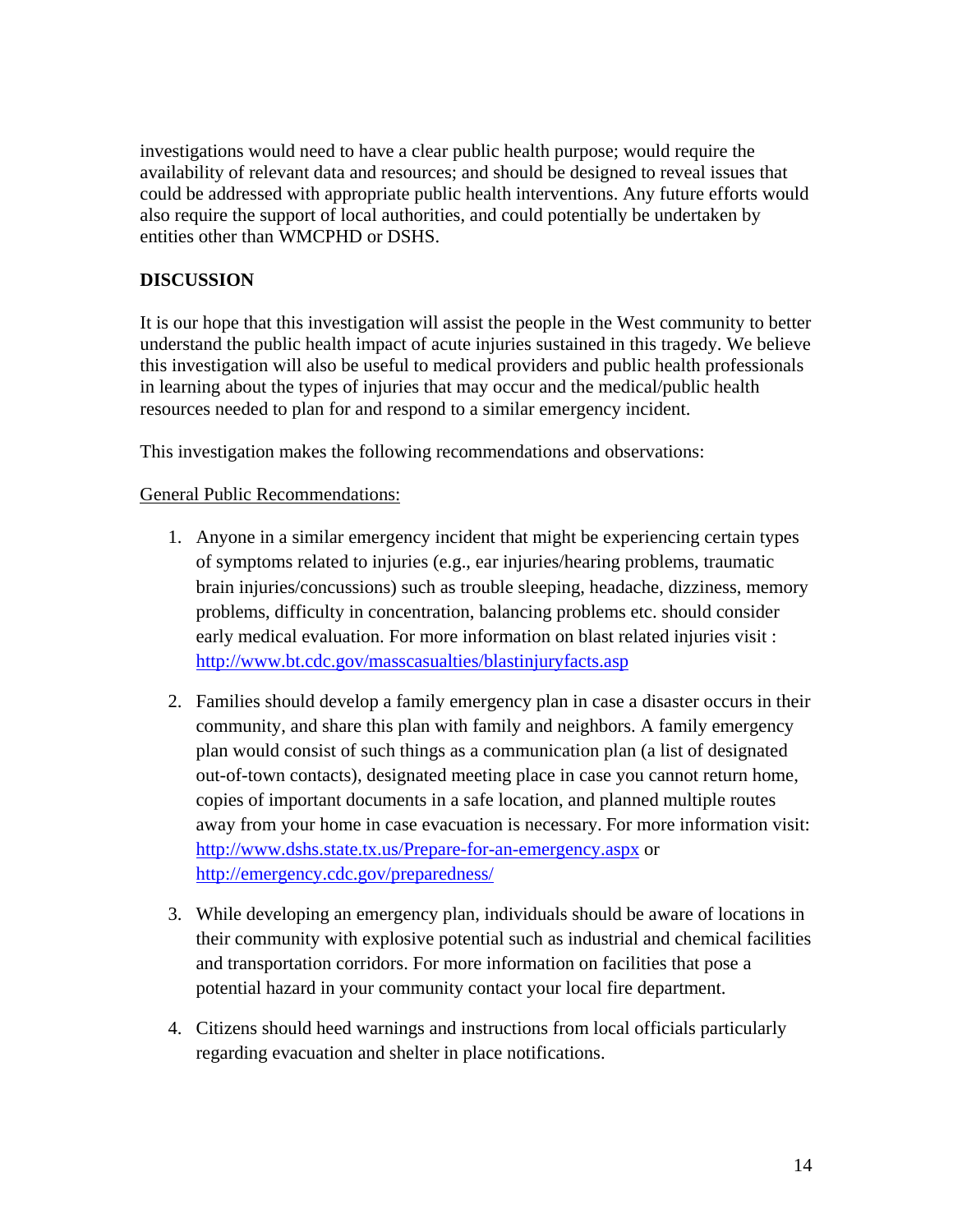## Medical Community Recommendations:

- 1. This report provides information which may help the medical (e.g., hospitals, urgent care facilities, mobile medical unit) and first responder communities predict and plan for the types of injuries that might be expected in a similar emergency incident, and when and how those patients might be arriving to the medical facility which may improve medical recognition and management of those injured.
- 2. While examining apparent physical injuries, medical providers should also screen for ear and brain injuries which may result from similar emergency incidents. For more information on these and other blast injuries visit: http://www.bt.cdc.gov/masscasualties/blastinjuryfacts.asp
- 3. The medical community should explore communication strategies to address patients with potential ear injury or hearing loss from a similar emergency situation.
- 4. Long term care facilities (e.g. nursing homes, assisted living facilities) should review their processes to gather patient medical records when evacuating or moving patients in a similar emergency situation.
- 5. Encourage nursing homes and assisted living facilities to exercise their evacuation plans regularly.

# Public Health Recommendations:

- 1. Use this investigation as a model for collaboration between local, regional, state, and federal agencies.
- 2. Share the investigation plans (e.g., IRB proposal), tools, and lessons learned with other epidemiologists to build capacity to do these types of investigations across the state.
- 3. Share this report with colleagues in public health, trauma, emergency management, law enforcement, fire, architecture, engineering, and other stakeholders who may be able to use these results to inform potential recommendations within their fields of expertise.
- 4. Share the field report with those local health departments and medical facilities that may have fertilizer plants within their jurisdictions so that can be aware of the type of injuries and deaths that might occur.